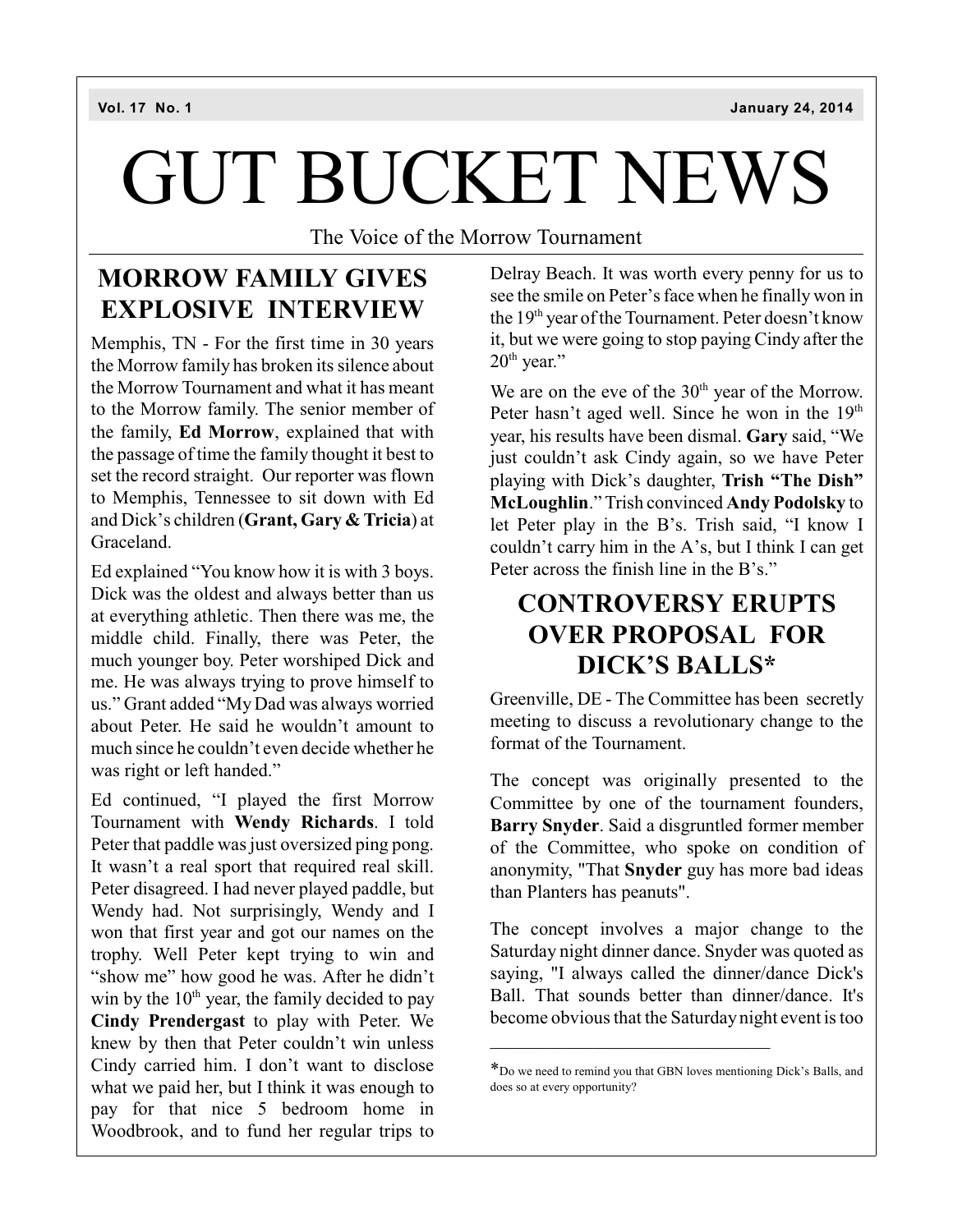big for any one club to handle. The Tournament is big enough to have more than one Saturday night event. We **need** Dick's Balls. Just think of it, every year we celebrate the memory of Dick with Dick's Balls."

When it was first proposed, the concept was met with a collective, stunned silence. However, after they wrapped their hands (and heads) around Dick's Balls, there was some positive energy, and some knowing smiles.

**Alice Ivy** asked - How many Balls? The obvious answer is TWO. However, with more discussion it was decided that more is better.

**Jeff Rogatz** was worried that having separate Balls for the different levels of players would be divisive. The Committee ruled that there would be strict criteria for who would attend each Ball, but it would be different than the criteria for the player divisions. "We're going to send all of the skinny players to Kennett. Their dinner will consist of skinny people food. We'll start with hors d'oeuvres consisting of tooth picks." **Shawn O'Brien** asked what would be on the toothpicks. **Pat DeVitto** replied, "Nothing, just toothpicks. It's good for the teeth and gums, and even helps with digestion." The main course will be mushrooms with root vegetables. Finally there will be a Kale Bar for dessert, with toppings like sesame seeds and green tea leaves."

At Vicmead we'll have all the horsey, fox hunting people. Most of them are members of Vicmead anyway. For dinner they'll get oats. For dessert, a carrot or an apple. The band will play country western music. They'll love it.

At Greenville we'll have the fitness fanatics. You know how those Greenville members are, they love their work out room. We have the perfect spa menu for them, poached chicken. No alcohol of course, just mineral water. For dessert they get plain yogurt with no toppings.

**Randy Barton** then chimed in. "And the rest of us will be at Wilmington CC, with the brand new bar and fancy dining room, drinking martinis. The hors doeuvres will be endless Cheese Dreams. The main course will be steak and loaded baked potatoes, with not a green vegetable in sight. For dessert, we'll have an ice cream bar with a huge chocolate fountain and copious amounts of sprinkles. We won't need a band. We'll just pass out after dinner".

#### **MORROW COMMITTEE JUMPS OFF FISCAL CLIFF**

Centreville, DE - Having failed miserably for the last 29 years to stay on budget, the Committee chose to spend every penny, and then some.

#### **THANKS TO OUR COCKTAIL PARTY HOSTS**

| 1991      | Ellie & Ron Maroney      |
|-----------|--------------------------|
| 1994      | Peggy & Randy Barton     |
| 1995      | Debbie Pearce            |
| 1996      | Kirk & Pres Ayars        |
| 1997      | Nancy & Dave Marvin      |
| 1998      | Ann $\&$ Jeff Nielsen    |
| 1999      | Ellie & Ron Maroney      |
| 2000-2001 | Debbie Pearce*           |
| 2002-2004 | Leatrice & Toby Elliman* |
| 2005-2011 | Anne & Wade Scott**      |
| 2012-2013 | Sue Ann & John Kane      |
| 2014      | Erica & Chris Donoho     |
| 2015      | <b>YOUR NAME HERE!!</b>  |
|           |                          |
|           |                          |

\*Hat Trick \*\* A Full Gowen & More

## **CELEBRATE WITH US 30 YEARS OF FUN!!!**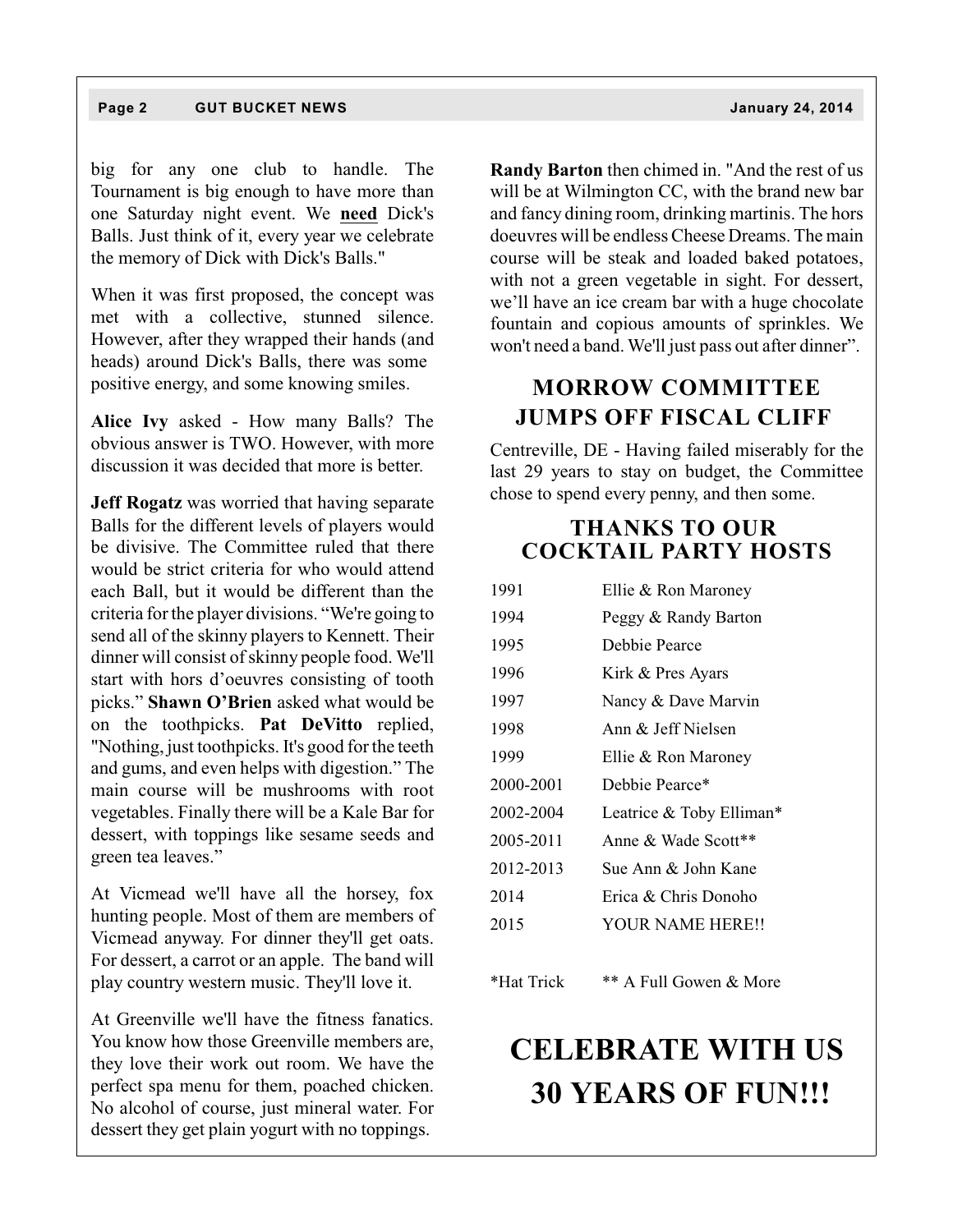### Morrow Tournament Champions

### **CHAMPIONSHIP FLIGHT FLIGHT A FLIGHT B** 1985 Not Created Yet Chas Burkhart Ed Morrow<br>Caroline Burkhart Wendy Richards Caroline Burkhart 1986 Not Created Yet Ernie Rivet Ernie Rivet Hugo Schwandt<br>Cindy Prendergast Nancy Marvin Cindy Prendergast 1987 Not Created Yet Chas Burkhart 1987 Not Created Yet Chas Burkhart 1987 John Hoover Caroline Burkhart 1988 Not Created Yet Tim McAvoy Chan Moore<br>
Laurie Hissey Ceci Moore Laurie Hissey 1989 Tim McAvoy Larry Scott Shaw Taylor<br>
Laurie Hissey Anna Brantley Milbrey Jaco Milbrey Jacobs 1990 Chas Burkhart Jeff Hulick Chip Pollock<br>
Bunny Vosters Margaret Mundav Verna Teets Bunny Vosters Margaret Munday 1991 Tim McAvoy Ken Goddu Rod Maroney Laurie Hissey Candy Goddu Eileen Maroney 1992 Tom Safford **Ron** Groff **Ron** Groff Jamie Marvel Laurie Hissey Maureen O'Berg Lisa Hughes 1993 Todd Marvin Penn Yeatman George Hobbs<br>
Cindy Prendertgast Sandy Yeatman Debbie Hobbs Cindy Prendertgast 1994 Tim McAvoy Peter Veale George Hobbs<br>
Laurie Hissey Milbrey Jacobs Margaretta Bro Margaretta Brokaw 1995 Todd Marvin Steve Kapp Steve Kapp Hugh Wallace<br>
Cindy Prendergast Courtney Kapp Janet Conigliaro Cindy Prendergast 1996 Todd Marvin **H. G. Haskell** Mike Skibicki Cindy Prendergast Eileen Maroney Margaret Smith 1997 Bob Harrison Ed McQuillen Steve Smith<br>Cindy Prendergast Beth LaMotte Steve Smith Steve Smith Cindy Prendergast Beth LaMotte Wiz Applegate 1998 Ed McQuillen Ken Goddu Douglas White<br>
Cindy Prendergast Candy Goddu Carolina White Cindy Prendergast 1999 Bob Bolling Jeff Nielsen Rich Habibi<br>
Kim Jennings Debbie Hobbs Debbie DePl Debbie DePhillips 2000 Bob Bolling Vinson Hendrix Bill Anderson<br>
Cooey Burkhart Margaretta Andrews Eleanor Schwandt

Margaretta Andrews